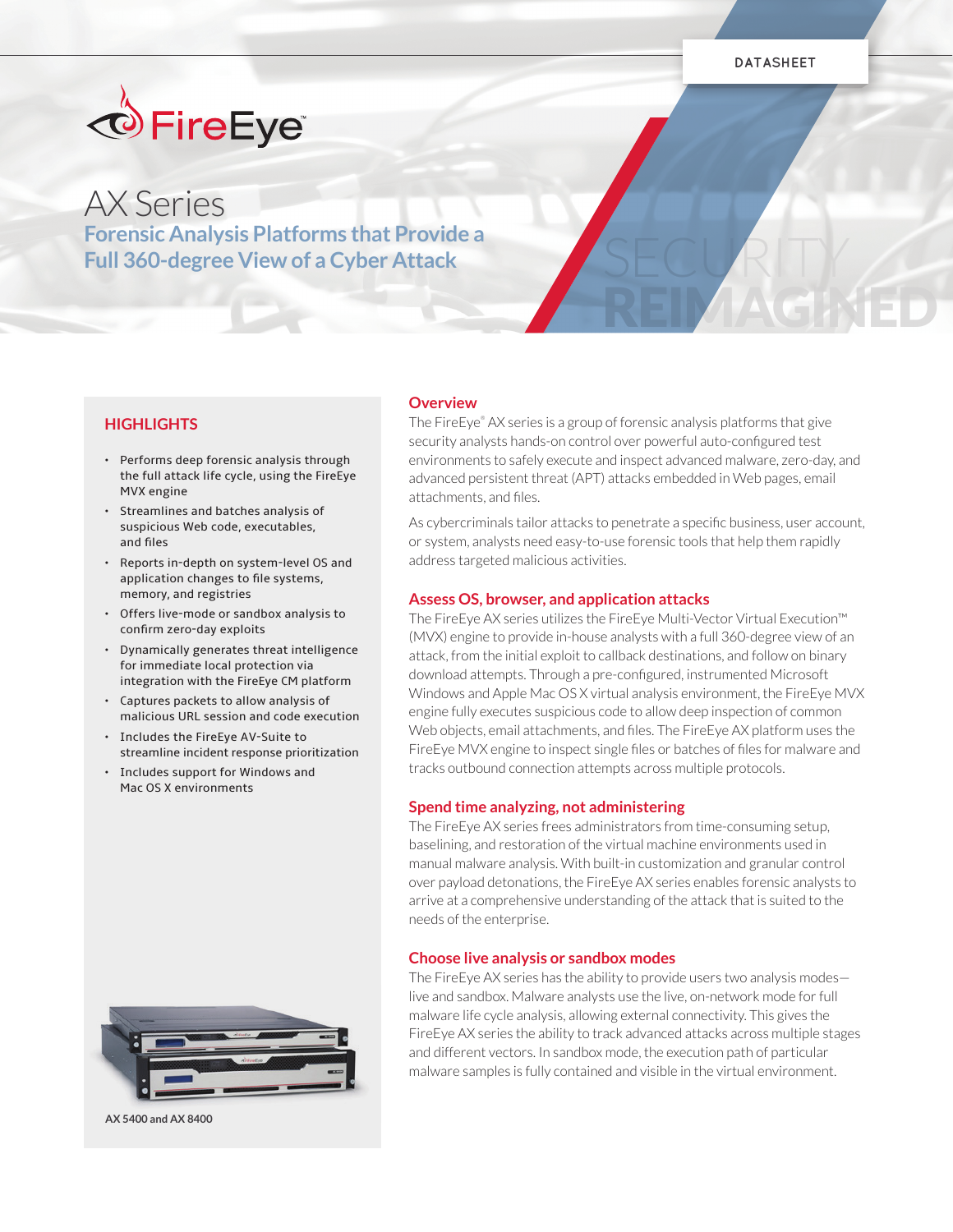In both modes, users are able to generate a dynamic and anonymized profile of the attack that can be shared through the FireEye CM platform to other FireEye products. The malware attack profiles generated by the FireEye AX platforms include identifiers of malware code, exploit URLs, and other sources of infections and attacks. Also, malware communication protocol characteristics are shared to provide dynamic blocking of data exfiltration attempts across the organization's entire FireEye deployment via the FireEye Dynamic Threat Intelligence™ (DTI) enterprise.

### **YARA-based rules enables customization**

The FireEye AX series supports custom YARA rules importation to specify byte-level rules and quickly analyze suspicious objects for threats specific to the organization.

#### **Global malware protection network**

The FireEye AX series is designed for easy integration with the entire FireEye threat prevention portfolio. The FireEye AX series can automatically share malware forensics data with other FireEye platforms via the FireEye CM, block outbound data exfiltration attempts, and stop inbound known attacks. The FireEye AX series threat data can also be shared via the FireEye DTI cloud to protect against new emerging attacks.

With pre-configured FireEye MVX engines eliminating the need for tuning heuristics, the FireEye AX series saves administrators setup time and configuration issues. In addition, the FireEye AX series helps threat researchers analyze advanced targeted attacks without adding network and security management overhead.

|                                                         | AX 5400                                                                                    | AX 5500                                                                                    | AX 8400                                                                                    |
|---------------------------------------------------------|--------------------------------------------------------------------------------------------|--------------------------------------------------------------------------------------------|--------------------------------------------------------------------------------------------|
| Performance*                                            | Up to 8,200 Analyses Per Day                                                               | Up to 8,000 Analyses Per Day                                                               | Up to 16,000 Analyses Per Day                                                              |
| <b>OS Support</b>                                       | <b>Microsoft Windows</b>                                                                   | <b>Microsoft Windows</b><br>Apple Mac OSX                                                  | <b>Microsoft Windows</b>                                                                   |
| <b>Network Interface Ports</b>                          | 2x 10/100/1000BASE-T Ports                                                                 | 2x 10/100/1000BASE-T Ports                                                                 | 2x 10/100/1000BASE-T Ports                                                                 |
| <b>IPMI Port (rear panel)</b>                           | Included                                                                                   | Included                                                                                   | Included                                                                                   |
| Front Panel LCD and Keypad                              | Included                                                                                   | Included                                                                                   | Included                                                                                   |
| PS/2 Keyboard and Mouse,<br>DB15 VGA ports (rear panel) | Included                                                                                   | Included                                                                                   | Included                                                                                   |
| <b>USB Ports (rear panel)</b>                           | 2x Type A USB Ports                                                                        | 4x Type A USB Ports                                                                        | 2x Type A USB Ports                                                                        |
| Serial Port (rear panel)                                | 115,200 bps, No Parity, 8 Bits, 1<br><b>Stop Bit</b>                                       | 115,200 bps, No Parity, 8 Bits, 1 Stop<br>Bit                                              | 115,200 bps, No Parity, 8 Bits, 1 Stop<br>Bit                                              |
| <b>Drive Capacity</b>                                   | 2x 600 GB HDD, RAID 1, 2.5 inch,<br><b>FRU</b>                                             | 4x 900 GB HDD, RAID 10, 2.5 inch,<br><b>FRU</b>                                            | 2x 600 GB HDD, RAID 1, 2.5 inch,<br><b>FRU</b>                                             |
| Enclosure                                               | 1RU, Fits 19 inch Rack                                                                     | 1RU. Fits 19 inch Rack                                                                     | 2RU, Fits 19 inch Rack                                                                     |
| <b>Chassis Dimensions (WxDxH)</b>                       | 17.2" x 27.8" x 1.70" (437 x 706 x<br>$43.2$ mm)                                           | 17.2" x 27.8" x 1.7" (437 x 706 x 43.2)<br>mm)                                             | 17.2" x 28.0" x 3.41" (437 x 711 x<br>86.6 mm)                                             |
| <b>DC Power Supply</b>                                  | Not Available                                                                              | <b>Not Available</b>                                                                       | Not Available                                                                              |
| <b>AC Power Supply</b>                                  | Redundant (1+1) 750 watt,<br>100 - 240 VAC, 9 - 4.5A, 50-60 Hz,<br>IEC60320-C14 inlet. FRU | Redundant (1+1) 750 watt,<br>100 - 240 VAC, 9 - 4.5A, 50-60 Hz,<br>IEC60320-C14 inlet. FRU | Redundant (1+1) 750 watt,<br>100 - 240 VAC, 9 - 4.5A, 50-60 Hz,<br>IEC60320-C14 inlet. FRU |

#### **Technical Specifications**